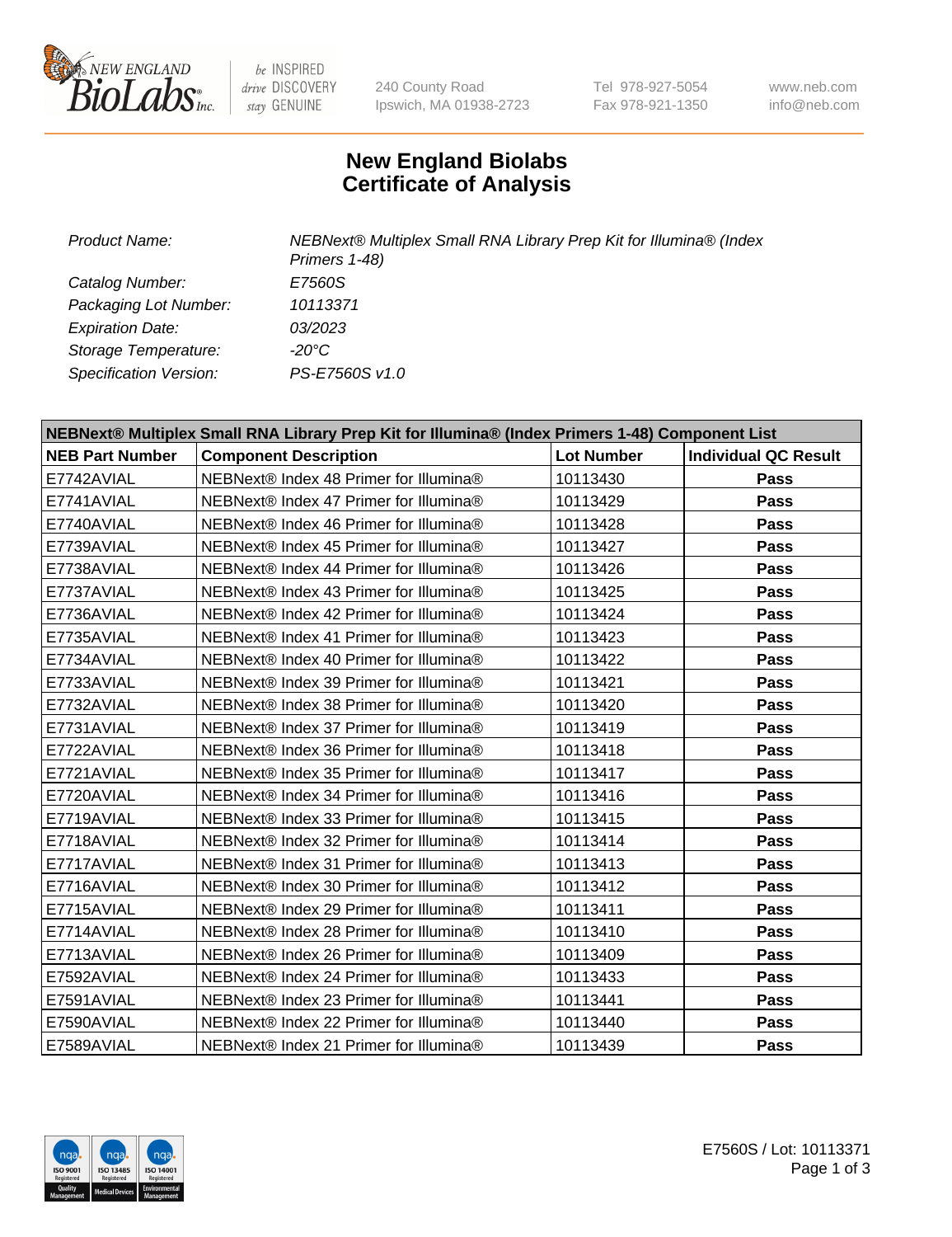

be INSPIRED drive DISCOVERY stay GENUINE

240 County Road Ipswich, MA 01938-2723 Tel 978-927-5054 Fax 978-921-1350 www.neb.com info@neb.com

| NEBNext® Multiplex Small RNA Library Prep Kit for Illumina® (Index Primers 1-48) Component List |                                                            |                   |                             |  |
|-------------------------------------------------------------------------------------------------|------------------------------------------------------------|-------------------|-----------------------------|--|
| <b>NEB Part Number</b>                                                                          | <b>Component Description</b>                               | <b>Lot Number</b> | <b>Individual QC Result</b> |  |
| E7588AVIAL                                                                                      | NEBNext® Index 20 Primer for Illumina®                     | 10113438          | Pass                        |  |
| E7587AVIAL                                                                                      | NEBNext® Index 19 Primer for Illumina®                     | 10113437          | Pass                        |  |
| E7586AVIAL                                                                                      | NEBNext® Index 18 Primer for Illumina®                     | 10113442          | Pass                        |  |
| E7585AVIAL                                                                                      | NEBNext® Index 17 Primer for Illumina®                     | 10113432          | Pass                        |  |
| E7584AVIAL                                                                                      | NEBNext® Index 16 Primer for Illumina®                     | 10113431          | Pass                        |  |
| E7583AVIAL                                                                                      | NEBNext® Index 15 Primer for Illumina®                     | 10113436          | Pass                        |  |
| E7582AVIAL                                                                                      | NEBNext® Index 14 Primer for Illumina®                     | 10113435          | Pass                        |  |
| E7581AVIAL                                                                                      | NEBNext® Index 13 Primer for Illumina®                     | 10113434          | Pass                        |  |
| E7562AVIAL                                                                                      | NEBNext® Index 27 Primer for Illumina®                     | 10113393          | Pass                        |  |
| E7561AVIAL                                                                                      | NEBNext® Index 25 Primer for Illumina®                     | 10113392          | Pass                        |  |
| E7355AAVIAL                                                                                     | ProtoScript® II Reverse Transcriptase                      | 10113408          | Pass                        |  |
| E7334AAVIAL                                                                                     | NEBNext® First Strand Synthesis Reaction Buffer   10113407 |                   | Pass                        |  |
| E7333AAVIAL                                                                                     | NEBNext® SR RT Primer for Illumina®                        | 10113406          | Pass                        |  |
| E7332AAVIAL                                                                                     | NEBNext® 3' SR Adaptor for Illumina®                       | 10113405          | Pass                        |  |
| E7328AVIAL                                                                                      | NEBNext® 5' SR Adaptor for Illumina®                       | 10113404          | Pass                        |  |
| E7327AAVIAL                                                                                     | Nuclease-free Water                                        | 10113403          | Pass                        |  |
| E7326AAVIAL                                                                                     | <b>TE Buffer</b>                                           | 10113402          | Pass                        |  |
| E7325AAVIAL                                                                                     | Linear Acrylamide                                          | 10113401          | Pass                        |  |
| E7324AAVIAL                                                                                     | <b>DNA Gel Elution Buffer</b>                              | 10113400          | Pass                        |  |
| E7323AAVIAL                                                                                     | Quick-Load® pBR322 DNA-Mspl Digest                         | 10113443          | Pass                        |  |
| E7322AVIAL                                                                                      | NEBNext® Index 12 Primer for Illumina®                     | 10113390          | Pass                        |  |
| E7321AVIAL                                                                                      | NEBNext® Index 11 Primer for Illumina®                     | 10113389          | Pass                        |  |
| E7320AVIAL                                                                                      | NEBNext® Index 10 Primer for Illumina®                     | 10113388          | Pass                        |  |
| E7319AVIAL                                                                                      | NEBNext® Index 9 Primer for Illumina®                      | 10113387          | Pass                        |  |
| E7318AVIAL                                                                                      | NEBNext® Index 8 Primer for Illumina®                      | 10113386          | Pass                        |  |
| E7317AVIAL                                                                                      | NEBNext® Index 7 Primer for Illumina®                      | 10113385          | Pass                        |  |
| E7316AVIAL                                                                                      | NEBNext® Index 6 Primer for Illumina®                      | 10113391          | Pass                        |  |
| E7315AVIAL                                                                                      | NEBNext® Index 5 Primer for Illumina®                      | 10113384          | Pass                        |  |
| E7314AVIAL                                                                                      | NEBNext® Index 4 Primer for Illumina®                      | 10113383          | Pass                        |  |
| E7313AVIAL                                                                                      | NEBNext® Index 3 Primer for Illumina®                      | 10113382          | Pass                        |  |
| E7312AVIAL                                                                                      | NEBNext® Index 2 Primer for Illumina®                      | 10113381          | Pass                        |  |
| E7311AVIAL                                                                                      | NEBNext® Index 1 Primer for Illumina®                      | 10113380          | Pass                        |  |
| E7310AAVIAL                                                                                     | NEBNext® SR Primer for Illumina®                           | 10113399          | Pass                        |  |
| E7309AAVIAL                                                                                     | LongAmp® Taq 2X Master Mix                                 | 10113398          | Pass                        |  |
| E7308AAVIAL                                                                                     | Murine RNase Inhibitor                                     | 10113397          | Pass                        |  |
| E7305AAVIAL                                                                                     | NEBNext® 5' Ligation Enzyme Mix                            | 10113396          | Pass                        |  |